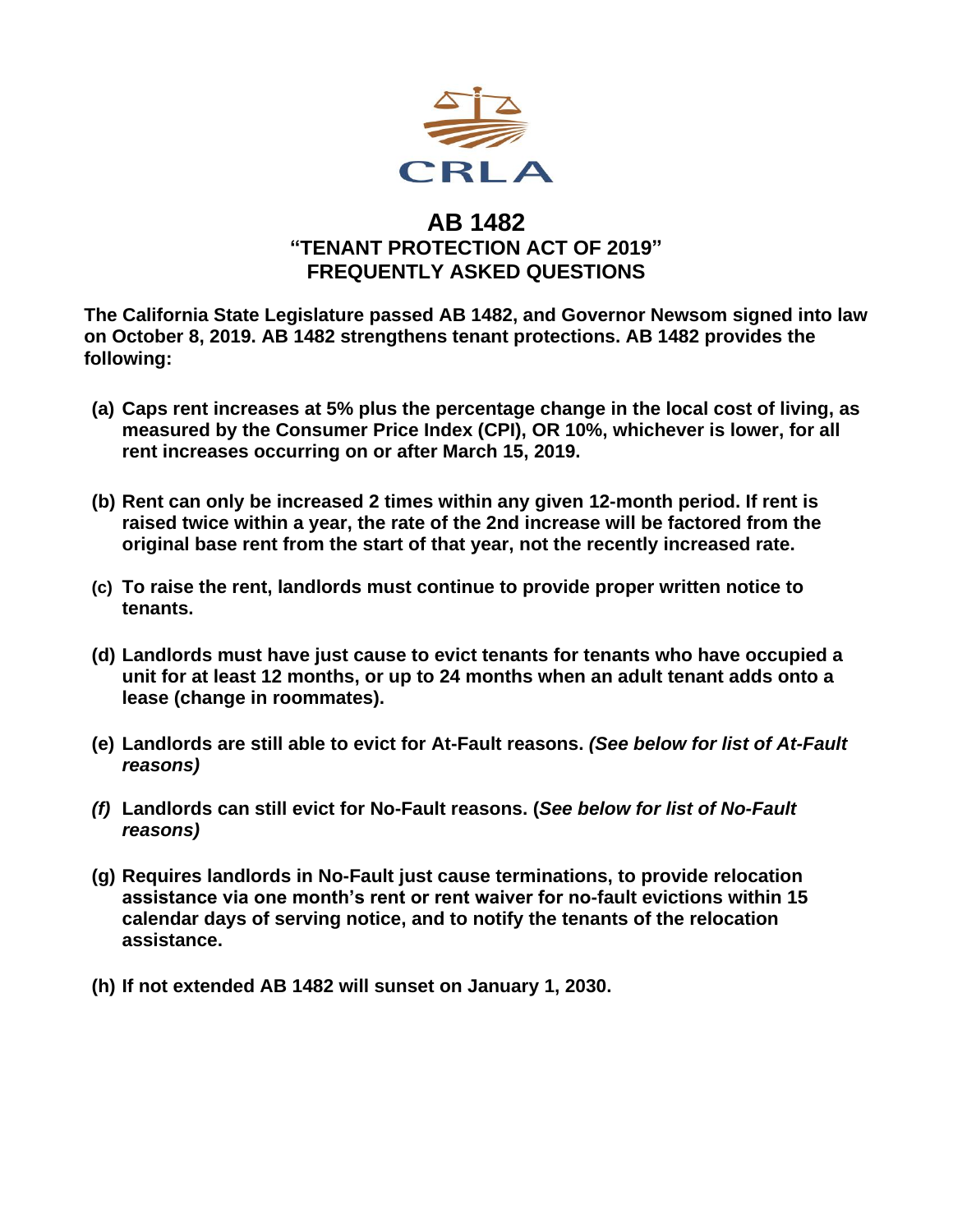# **What follows are a set of frequently asked questions pertaining to AB 1482.**

## **1.** *Who* **is eligible for protection from an eviction lawsuit under AB 1482?**

With some exceptions listed below, AB 1482 Protects all tenants who have lived in a unit for 12 months or longer, or at least one of the tenants has continuously and lawfully occupied the property for 24 months or more.

## **2. Which residential properties are** *exempt* **from AB 1482?**

## **The following residential properties are exempt from the requirements in AB 1482:**

- Units subject to existing rent control or just cause eviction requirements
- Deed-restricted affordable housing and dormitories
- Single-family homes, except for those owned by corporations, REIs or LLCs with at least one corporate member
- Owner-occupied duplexes (this would include Accessory Dwelling Units (ADUs))
- New construction for 15 years (all units for 15 years after receiving their first certificate of occupancy).

### **3. What constitutes an At-Fault Eviction?**

## **The following constitute an At-Fault reason:**

- Failure to pay the rent;
- Violating the lease;
- Committing a nuisance;
- Committing Waste (damaging the property);
- The tenant refuses to sign a lease extension or renewal provided the lease is of similar duration and with similar provisions as the previous lease;
- Criminal activity on the residence, or criminal activity/threat directed at the landlord or agent of the landlord;
- Subletting contrary to lease restrictions;
- Refusal to let the landlord enter the unit in order to make repairs, in case of emergency, after the tenant abandons the property, or under court order;
- Using the property for unlawful purposes;
- Failing to vacate after the tenant is terminated as an employee, licensee, or agent of the landlord; OR
- The tenant fails to vacate after providing written notice of their intent to vacate the property, or after an offer to surrender is accepted by the landlord.

## **4. What constitutes a No-Fault Eviction?**

## **The following constitute a No-Fault Eviction:**

- The landlord or their family wish to move in.
	- "Family" includes spouse or domestic partner; child; grandchild; parent; and grandparent.
- The landlord withdraws the rental from the market as per the Ellis Act.